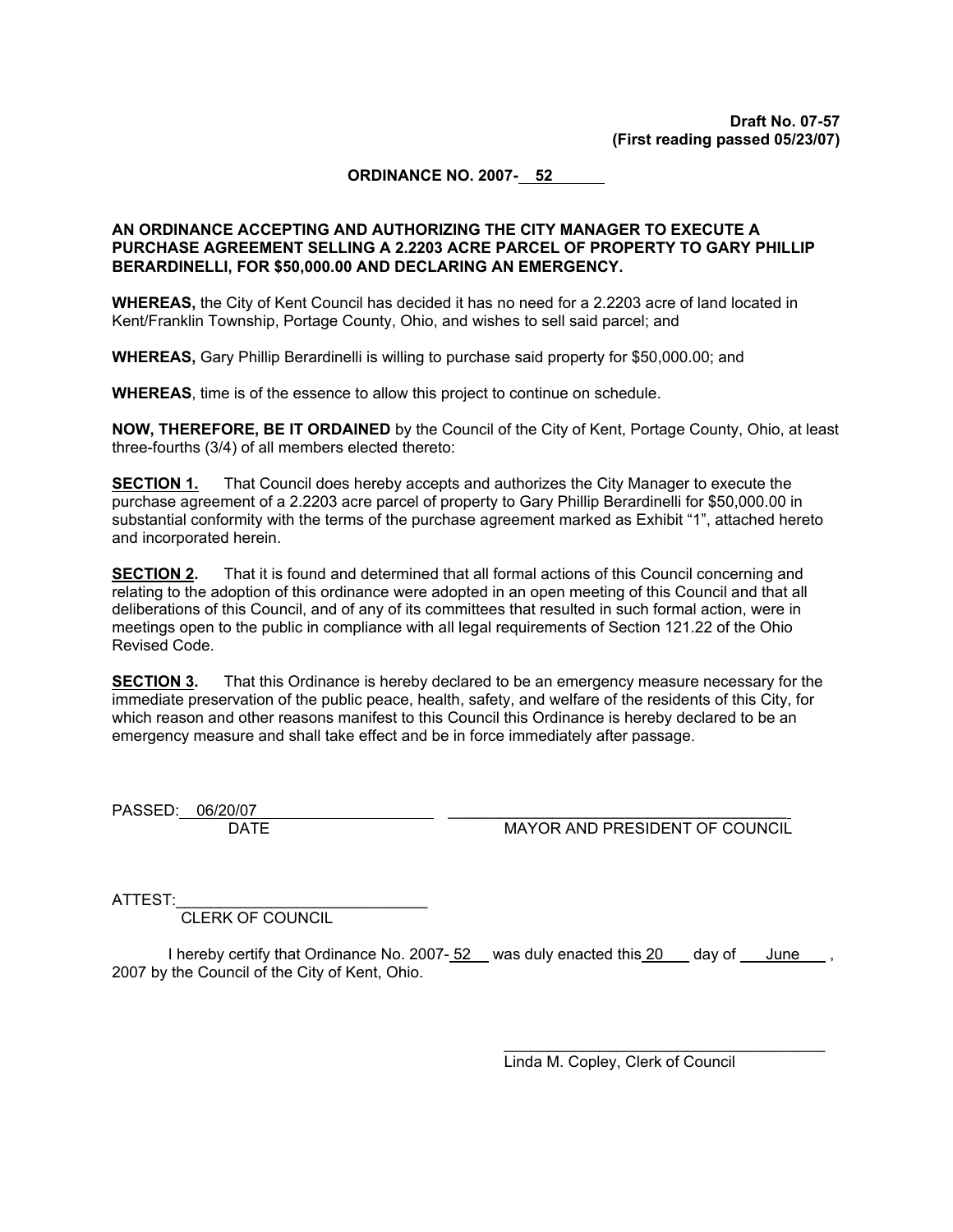## **PURCHASE AGREEMENT**

THIS PURCHASE AGREEMENT (the "Agreement") is made and is effective as of the date of the execution hereof by the last party to sign by and between the CITY OF KENT, Ohio, 215 E. Summit Street, Kent, Ohio 44240 (hereinafter referred to as "Seller") and GARY PHILLIP BERARDINELLI, with a mailing address of 998 Nathan Drive, Kent, Ohio 44240 (hereinafter referred to as "Purchaser").

## **WITNESSETH:**

WHEREAS, the Seller owns a certain real property located in Franklin Township, Portage County, Ohio, which is more fully described in Exhibit "A", attached hereto and made a part hereof; and

WHEREAS, the Seller desires to sell to Purchaser and Purchaser desires to buy from Seller such real estate upon and subject to the terms, provisions and conditions set forth hereinbelow.

NOW, THEREFORE, in consideration of the above Recitals and covenants and promises hereinafter set forth, and for other good and sufficient consideration, the Seller and Purchaser covenant and agree as follows:

- 1. AGREEMENT TO SELL
	- a) Seller agrees to sell to Purchaser and Purchaser agrees to purchase from Seller a 2.2203 acre parcel of unimproved real property situated in Franklin Township, County of Portage, which is described in attached Exhibit "A", which is incorporated hereby by reference (hereinafter referred to as "the Property").
	- b) In addition to the purchase of property listed in Section 1(a), Seller agrees to grant Purchaser a temporary easement over the property described in Exhibit "B", attached hereto and made a part hereof. The easement allows Purchaser to use the described City property for the purposes of storing materials, parking equipment, and parking cars. Purchaser shall not store anything or park anything on said property that is detrimental to the property.

The easement shall remain in effect until such time as the Seller desires to use the previously described property for other purposes. The easement shall be documented in a separate easement agreement.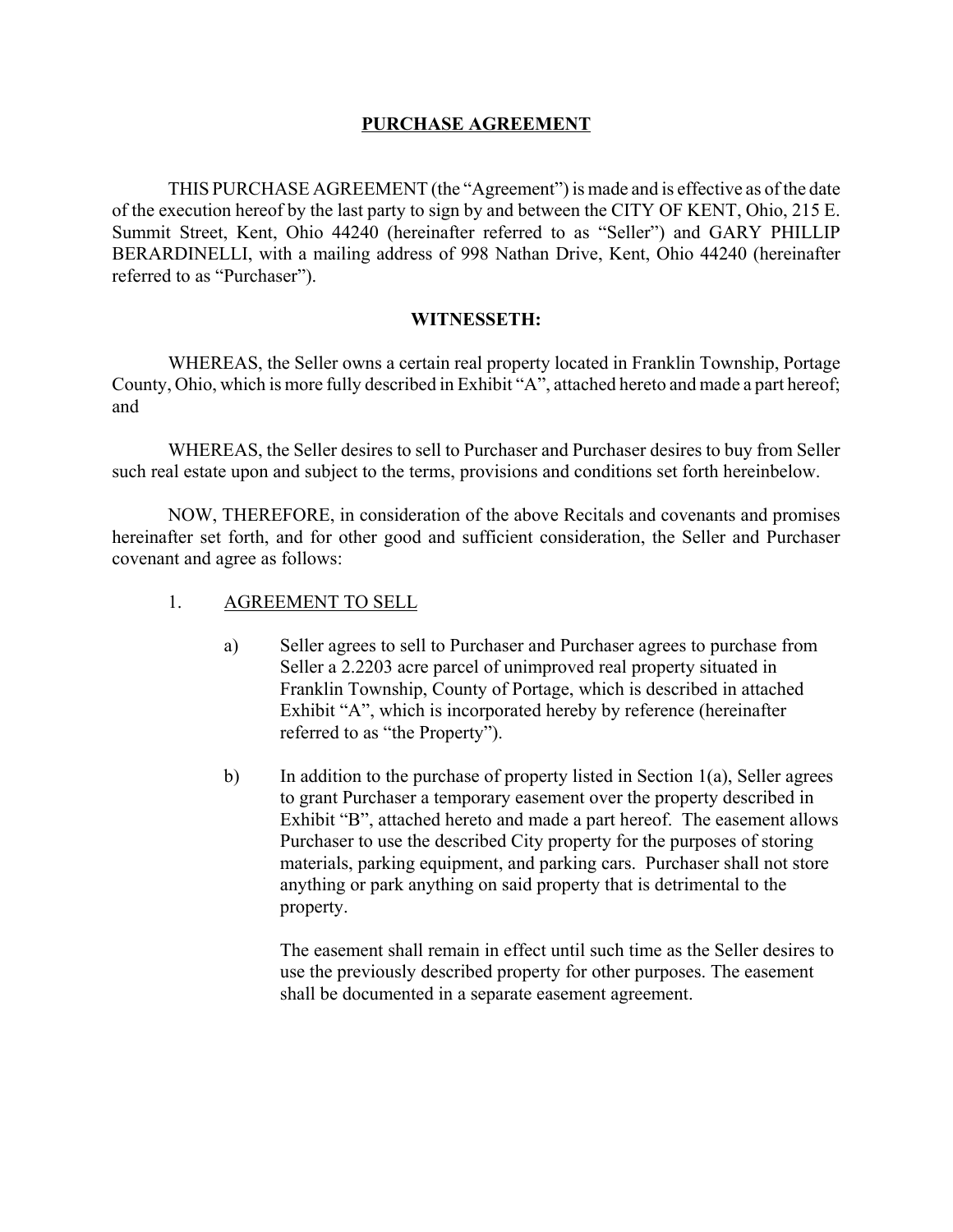2. PURCHASE PRICE. The Purchaser agrees to pay to the Seller the sum of Fifty Thousand Dollars (\$50,000.00) for the Property which sum shall be payable in full at the closing date with the funds to be delivered to the Escrow Agent, Approved Statewide Title Agency, 320 East Main Street, Ravenna, Ohio 44266, (hereinafter referred to as the "Escrow Agent").

3. CONVEYANCE. The Property shall be conveyed to Purchaser by General Warranty Deed conveying marketable title to Purchaser free and clear of all encumbrances and liens whatsoever, except easements, railroad lines, restrictions, reservations and conditions of record that do not, in the Purchaser's opinion, affect the use of the Property for Purchaser's intended use. The Purchaser's intended use is for a landscaping business.

4. TITLE COMMITMENT. Seller shall obtain from the Escrow Agent and deliver to Purchaser a commitment to issue Purchaser an ALTA title insurance policy in the amount of the purchase price hereunder, together with a complete description of all easements, covenants, conditions, reservations and restriction of record. Purchaser shall have thirty (30) days after Purchaser's receipt of said commitment to advise Seller in writing that Purchaser either accepts the condition of title as reflected in said commitment (except for liens, if any, to be discharged by Seller at Closing) or that the condition of title is unacceptable to Purchaser. If Purchaser advises Seller that title is unacceptable due to identified exceptions to title, then Seller shall remove such exceptions from title within thirty (30) days, failing which Purchaser shall within fourteen (14) days thereafter either (a) elect to terminate the Purchase Agreement and receive the prompt return of all funds deposited hereunder by Purchaser and either party shall be liable for damages hereunder to the other, or (b) accept such title as Seller is able to convey, without any reduction in the purchase price hereunder.

5. TITLE INSURANCE. Seller shall furnish to Purchaser an owner's title insurance policy in the amount of the purchase price, showing title to the Property to be good in Purchaser and subject only to the approved exceptions set for in Articles 3 and 4 herein. Said title insurance shall be issued to the Escrow Agent.

6. INSPECTION OF PREMISES. Within thirty (30) days from the date hereof, Purchaser is granted the right to conduct inspections of the Property, including without limitation, an environmental assessment. If it should be determined by Purchaser, in Purchaser's sole judgment, that the Property is not in satisfactory condition, Purchaser may terminate this Agreement by written notice to the Seller within sixty (60) days after the date hereof and this Agreement shall be null and void, and neither party shall be liable for damages hereunder to the other and all money therefore paid by the Purchaser shall be returned to the Purchaser. If such written notice from Purchaser to Seller is not given with sixty (60) days after date hereof, the condition of the Property shall have been accepted by the Purchaser and any objection thereto shall be deemed to have been waived.

7. SELLER'S WARRANTIES. Seller hereby represents and warrants to Purchaser as follows:

- (1) That it is the fee simple owner of the Property and is fully authorized and empowered to convey the Property as provided here;
- (2) That to the best of Seller's knowledge, there are no claims or unpaid bills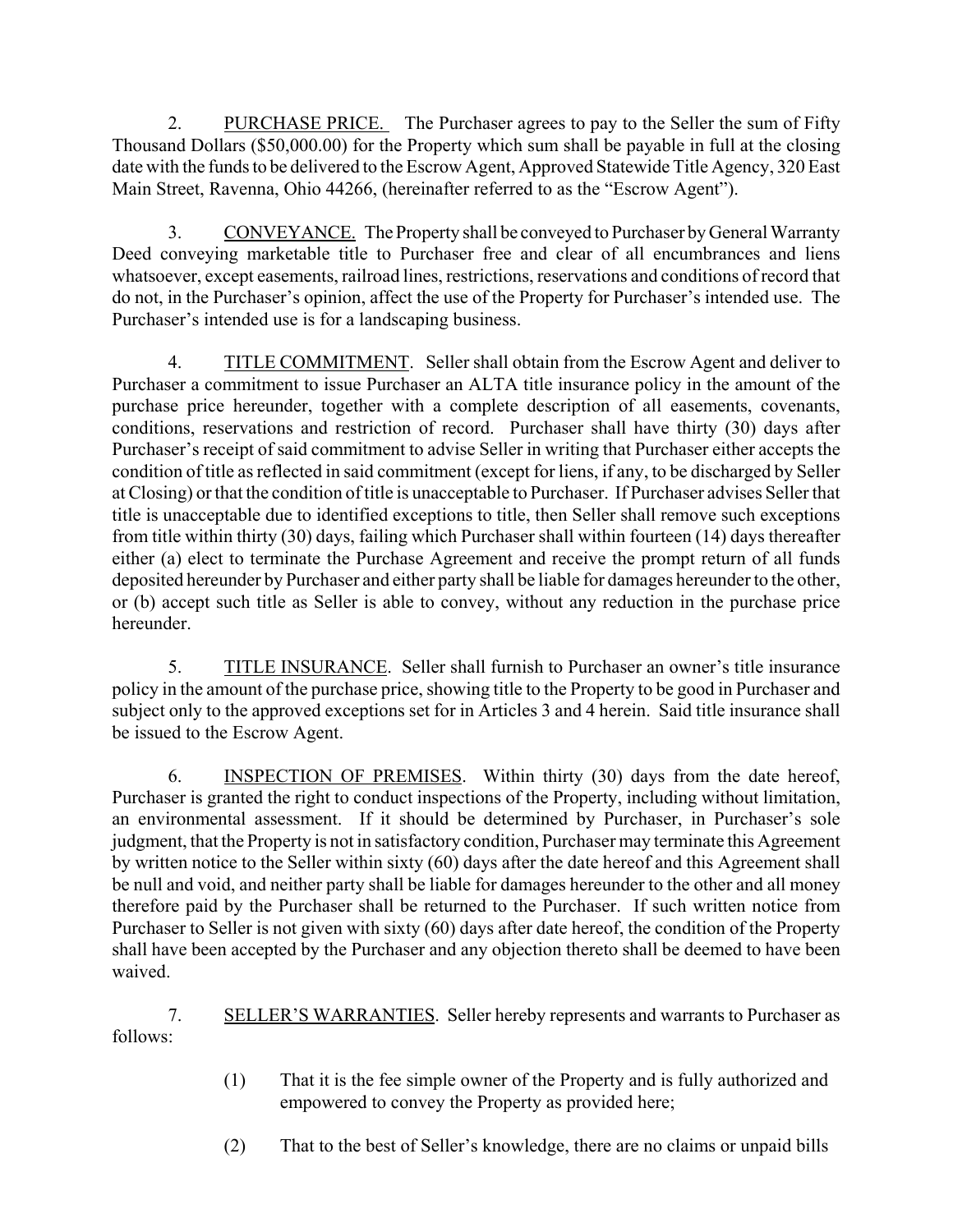for labor or material furnished for repair or improvement of the Property.

8. PURCHASER'S WARRANTIES. Purchaser hereby represents and warrants to Seller that they are purchasing the Property based only upon their own inspections of the Property.

9. POSSESSION OF PREMISES. Purchaser shall be entitled to exclusive possession of the Property on the Closing Date.

10. NON-MERGER AND RELEASE OF SELLER FROM WARRANTIES. All the terms, agreements, covenants, warranties and representations contained in this Agreement shall be deemed to have been made on the date hereof and at Closing and shall survive the Closing and the filing of the General Warranty Deed.

11. ESCROW AGENT. An executed copy of this Agreement shall be delivered to the Escrow Agent to serve as its escrow instructions. The Escrow Agent is authorized to attach hereto its standard form of acceptance of escrow without further signatures, provided, however, that where said standard form is inconsistent with the provisions of this Agreement, this Agreement shall be paramount. All funds and documents pertaining to this Agreement shall be deposited with the Escrow Agent not less than five (5) days prior to Closing.

12. CLOSING. Unless the parties or their respective counsel on their behalf, otherwise agree in writing, this transaction shall close in escrow:

> (A) When the Escrow Agent has received all of the funds and documents to be deposited with it hereunder and the Escrow Agent can record the General Warranty Deed and can issue an owner's title insurance policy in the full amount of the purchase price in favor of the Purchaser in accordance with provisions of Article 5 hereof, or June 30, 2007 whichever occurs first.

Upon Closing, the Escrow Agent shall:

- (A) File the Grantee Statement, pay the Ohio State property transfer tax on the conveyance fee and charge the cost thereof, if any, to Seller;
- (B) File the General Warranty Deed for record, charge the cost of recording to Purchaser and deliver the General Warranty Deed to Purchaser when available;
- (C) Cause the title insurance to be issued and charge the cost of such examination, title commitment and the premium to the Seller;
- (D) Charge the cost of the survey, if any, to Seller;
- (E) Charge one-half (1/2) of its escrow fee to Seller and one-half (1/2) of its escrow fee to Purchaser;
- (F) Pro-rate real estate taxes between the parties as of the date of closing;
- (G) Disburse the balance of funds and documents in escrow to Seller and Purchaser as the respective interest appear.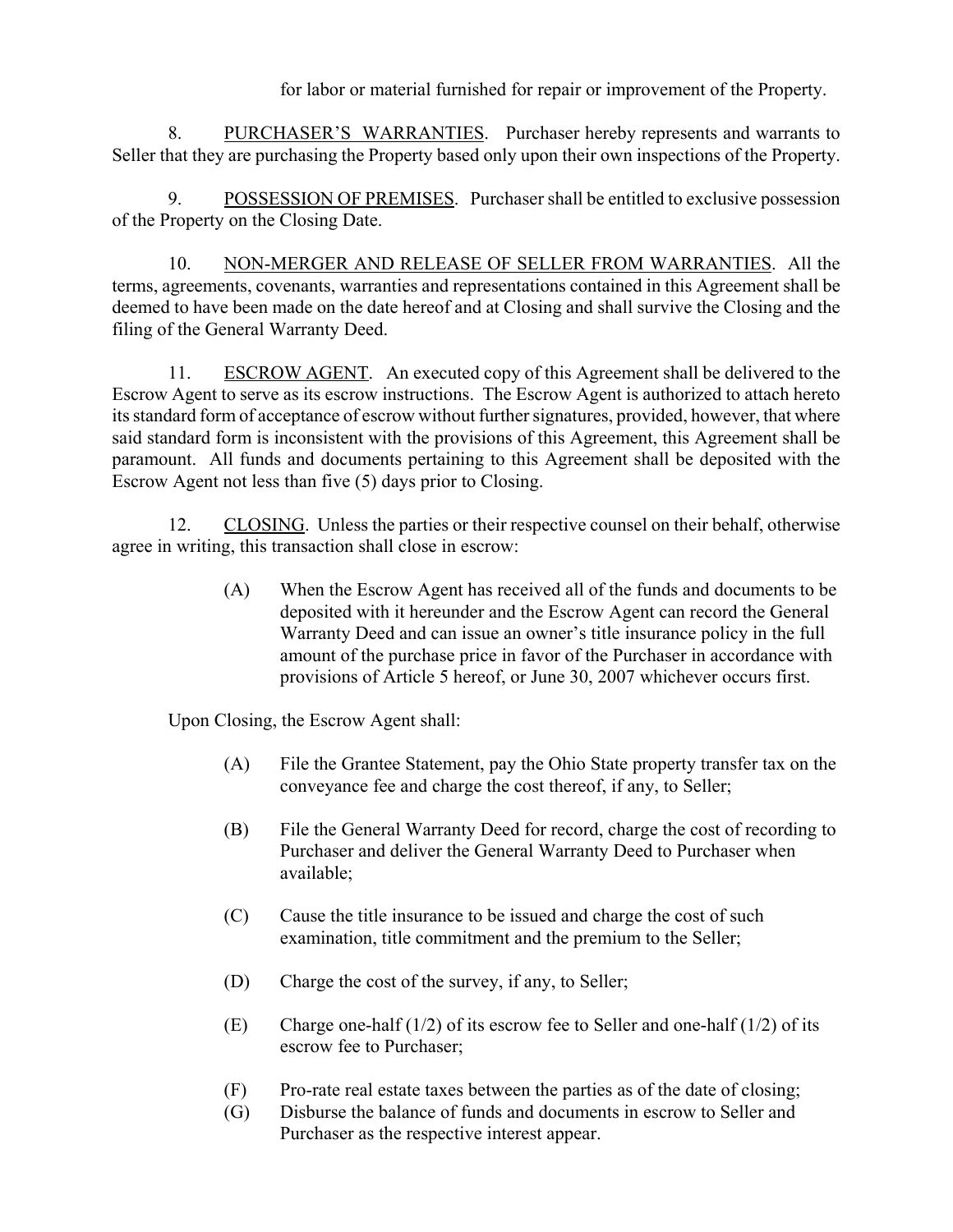(H) Purchaser shall be responsible for any costs associated with the preparation and filing of any mortgage deed.

13. PLACE/TIME OF CLOSING. The delivery of all papers and funds and the place of closing of this transaction shall be at the offices of the Escrow Agent.

14. BROKERAGE COMMISSION. Each party represents and warrants to the other party that the warranting party has not had any contract or dealing regarding the Property, nor any communication in connection with the subject matter of this transaction, through or with any licensed real estate broker or other person who can claim a right to a commission or to a finder's or similar fee as a procuring cause of the sale contemplated herein.

15. ENTRY OF PURCHASER PRIOR TO CLOSING. Prior to Closing, Purchaser, its agents and employees shall have the right to go upon the Property to make such inspections and surveys as Purchaser shall deem advisable upon reasonable advance notice to Seller.

16. FUTURE MASON STREET EXTENSION. Should Mason Street ever be extended along the property being transferred herein, the Kent Parks and Recreation Department will pay any assessments upon ABC Landscaping for said roadway improvement and extension.

17. NOTICES. The Parties may contact each other at the following addresses:

| <b>TO SELLER:</b> | City Manager              | <b>Finance Director</b> |
|-------------------|---------------------------|-------------------------|
|                   | City of Kent              | City of Kent            |
|                   | 215 E. Summit Street      | 325 S. Depeyster Street |
|                   | Kent, Ohio 44240          | Kent, Ohio 44240        |
| WITH COPY TO:     | James R. Silver           |                         |
|                   | Law Director              |                         |
|                   | City of Kent              |                         |
|                   | 215 E. Summit Street      |                         |
|                   | Kent, Ohio 44240          |                         |
| PURCHASER:        | Gary Phillip Berardinelli |                         |
|                   | 998 Nathan Drive          |                         |
|                   | Kent, Ohio 44240          |                         |
|                   |                           |                         |

The above addresses may be changed from time to time by giving written notice thereof as herein provided.

18. CONSTRUCTION. This Agreement shall be interpreted under and in accordance with the laws of the State of Ohio.

19. INTEGRATED AGREEMENT. This Agreement represents the entire, complete and exclusive understanding by and between the parities and reduces to writing all prior oral agreements and negotiations of the parties and may not be altered, amended or otherwise changed unless in writing signed by both parties.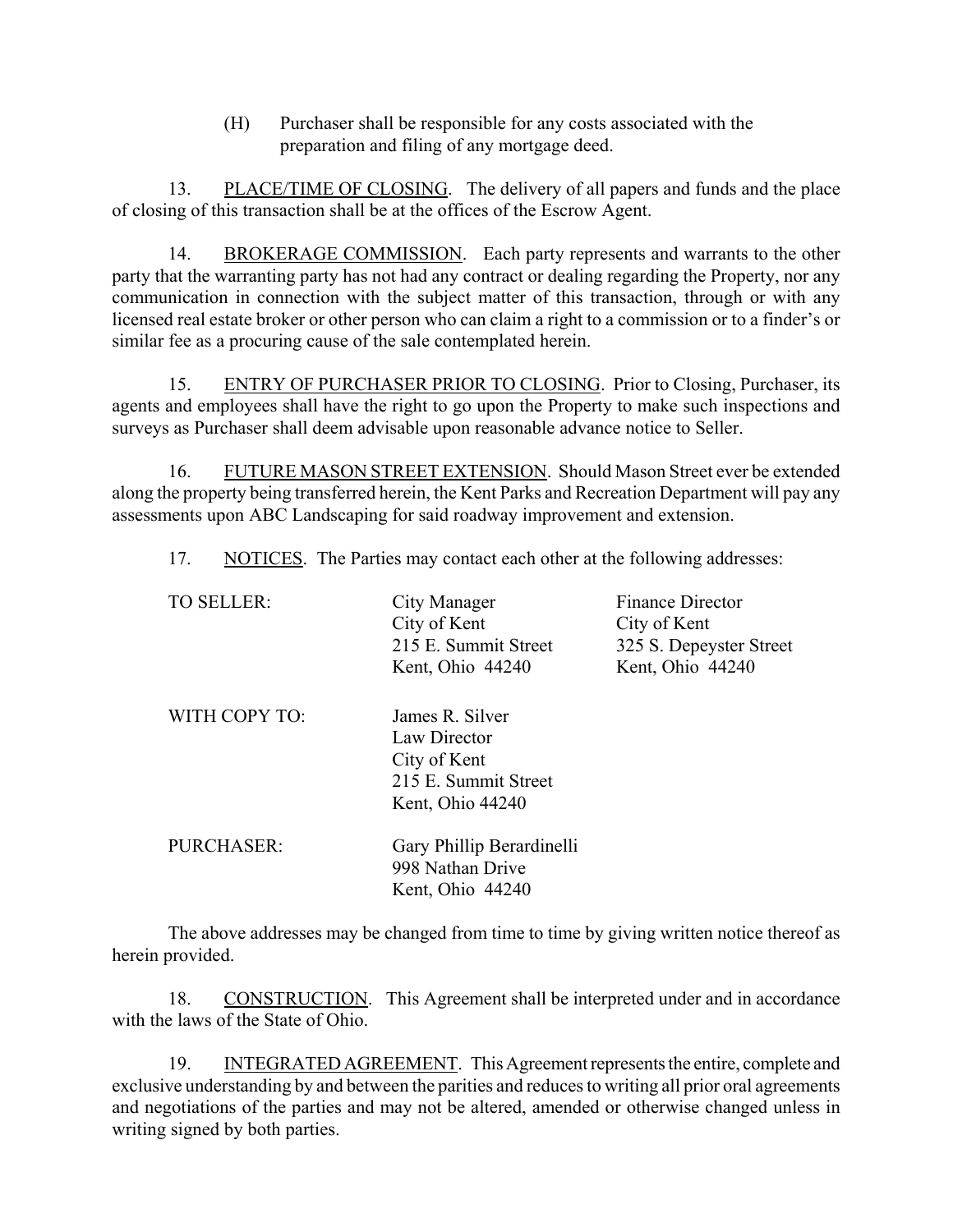20. HEADNOTES. The headnotes are inserted only as a matter of convenience and as a matter of reference and in no way define, limit or describe the scope or intent of this Agreement nor in any manner affect this Agreement.

21. BINDING EFFECT. All covenants and conditions herein contained shall extend to and be binding upon the heirs, successors, assigns and legal representatives of the parties hereto.

IN WITNESS WHEREOF, the parties have hereunto set their hand with the intent to be legally bound as of the date set below their respective signatures.

SIGNED IN THE PRESENCE OF: SELLER: CITY OF KENT

 $\mathcal{L}_\text{max}$  , where  $\mathcal{L}_\text{max}$  and  $\mathcal{L}_\text{max}$  and  $\mathcal{L}_\text{max}$ 

 $\gamma$  By:

 David Ruller, City Manager Date:

 $\mathcal{L}_\text{max}$  , where  $\mathcal{L}_\text{max}$  and  $\mathcal{L}_\text{max}$  and  $\mathcal{L}_\text{max}$ 

PURCHASER:

 $\qquad \qquad \text{By:}$ 

Gary Phillip Berardinelli Date: \_\_\_\_\_\_\_\_\_\_\_\_\_\_\_\_\_\_\_\_\_\_

APPROVED AS TO FORM:

James R. Silver, Law Director City of Kent

 $\mathcal{L}_\text{max}$ 

STATE OF OHIO (1) ) SS PORTAGE COUNTY  $\qquad$ 

BEFORE ME, a Notary public in and for said County, personally appeared the above-named

CITY OF KENT through DAVID RULLER, its City Manager, who acknowledged that he did sign